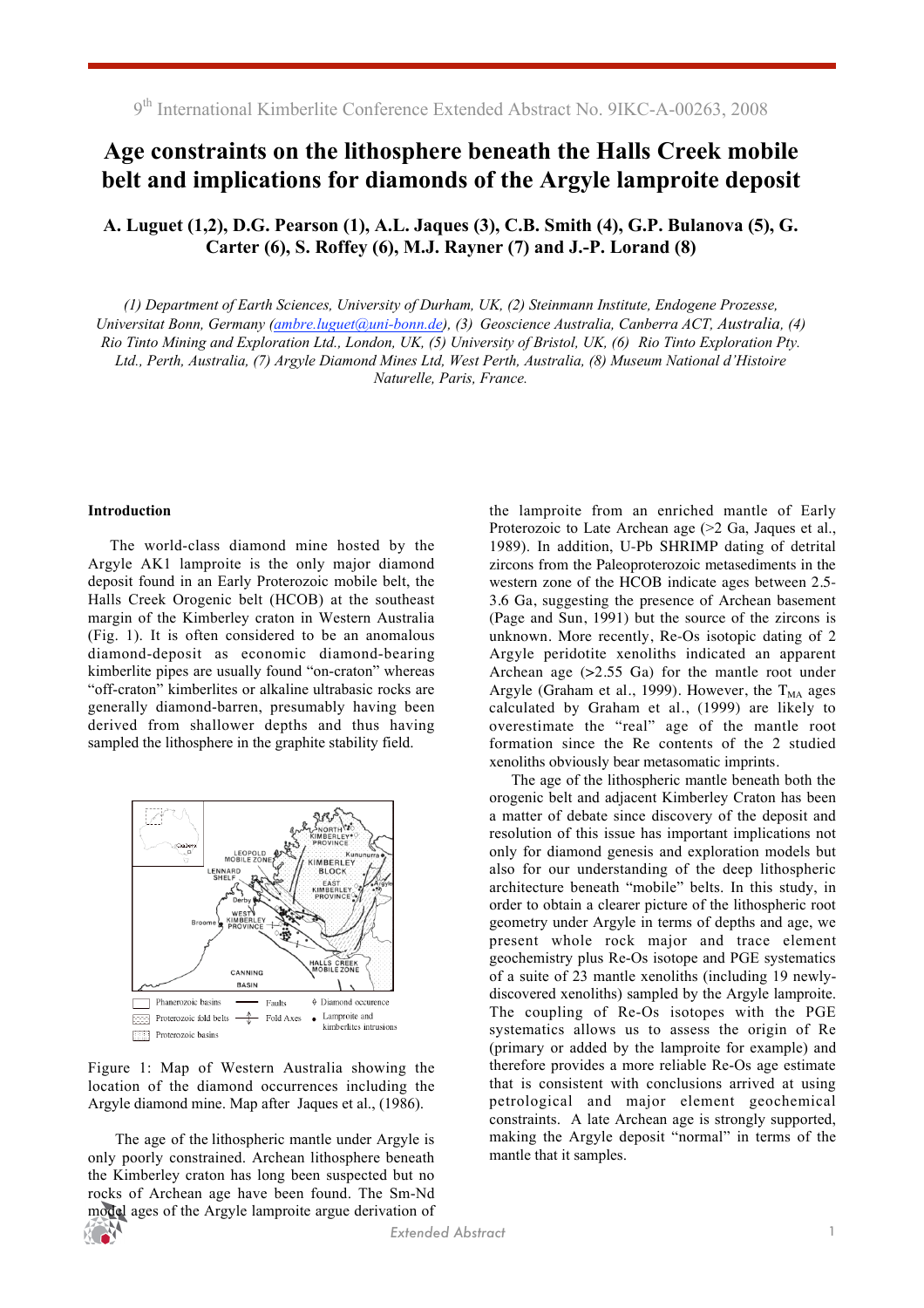## **Mineralogy and Petrology of the Argyle peridotite xenoliths**

The xenoliths range in size from 8-12 cm and commonly show strong reaction rims with the host lamproite. They are coarse-grained garnet lherzolites and granet-harzburgites that have experienced extensive alteration. This has led to partial to complete transformation of olivine into lizardite, montmorillonite and talc, and alteration of pyroxenes into talc, calcite and/or tremolite (diopside). Garnets have been entirely replaced by symplectic intergrowths of fine grained Al-Cr spinel, pyroxene and secondary silicates showing a large variety of textures. Accessory minerals consist of (1) microdiamonds occurring as irregular unresorbed octahedron-based shapes and macled octahedrons (Hall and Smith, 1984), found in 14 xenoliths and (2) base-metal sulfides of hydrothermal origin present as tiny grains dispersed in the serpentinised matrix or as veinlets crosscutting the matrix.

Major element compositions  $(A_1, O_2=0.5-1.9 \text{ wt.}\%$ ,  $CaO=0.2-2.3$  wt.%) as well as mineral chemistry (Olivine Mg#=91.5-92.5) are typical of strongly to moderately refractory mantle peridotites (Pearson and Wittig, 2008). The Argyle peridotites also define a negative MgO vs.  $SiO<sub>2</sub>$  trend, overlapping those of other cratonic peridotites as well as fore-arc peridotites. The concentration ranges of the LILE, REE and HFSE in the Argyle peridotites (0.06 – 350x Primitive mantle (PM) -normalizing values: McDonough and Sun, 1995) are inconsistent with the major element depletion and the refractory mineral compositions and rather reflect lamproite addition by infiltration and/or earlier metasomatism enrichment (Jaques et al., 1990). In contrast, the HREE do not vary with the LREE suggesting that the HREE concentrations are only slightly disturbed, likely preserving melting trends and information relative to the pressure and conditions of melting (Canil, 2004). Ytterbium and Lutetium abundances display a weak positive correlation with Al<sub>2</sub>O<sub>3</sub> contents for 18 samples ( $r=0.56$ ) but 6 samples, the same for the two binary diagrams, show slight to strong enrichment in Yb and Lu for a given  $Al_2O_3$ contents. Ytterbium concentrations in the other 18 samples range from  $0.03-0.17$  ppm (Yb<sub>PM</sub>=0.09-0.4) while Lu concentration range from 0.07 to 0.029 ppm. Such low Yb and Lu concentrations reflect low pressure melting  $(\leq 3Gpa)$ , with most of the melting occurring in the spinel stability field (Canil, 2004; Pearson and Wittig, 2008). Geothermobarometric estimates available for 10 of the 23 samples indicate equilibration within the diamond stability field at 150- 180 km depth for both diamondiferous and nondiamondiferous xenoliths, confirming the presence of deep lithosphere in this region (Jaques et al., 1990).

## **Highly Siderophile Elements and Re-Os isotopic systematics of the Argyle peridotite xenoliths**

Whole-rock highly siderophile element (HSE) concentrations range from 1.6-13 ppb Os, 1.7-7.8 ppb



Ir, 1.3-38.4 ppb Ru, 1.0-25.1 ppb Pt, 0.3-15.3 ppb Pd and 0.06-1.02 ppb Re. HSE abundances do not correlate with any major element-based fertility index (e.g.  $Al_2O_3$ ), trace elements (e.g. Ba, Rb, La, Yb), temperature and pressure of equilibration. Os, Ir, Ru and Pt vary sympathetically suggesting similar minerals to control these compatible HSE in the peridotites. In some samples, moderate depletions of Pt exist. In contrast, Pd and Re behave independently of the compatible HSE and of each other. Overall, CIchondrite-normalised HSE patterns do not resemble typical mantle residues that have experienced moderate to high degrees of partial melting (Pearson et al., 2004). Specifically, the Argyle peridotites show enrichment of Re, sometimes associated with Pd enrichment, likely postdating the partial melting. When correcting for Re in-growth since the 1178 Ma eruption age of the lamproite (Rb-Sr phlogopite-whole rock; Pidgeon et al., 1989), Re-depletion ages vary from 1 to 3.1 Ga with a peak between 2.2 –2.8 Ga, clearly indicating the presence of Archean mantle at depth beneath this region (Fig. 2).



Figure 2: Re-depletion ages of the diamondiferous (blue) and non-diamondiferous (yellow) Argyle peridotite xenoliths.

No systematic variation of Re-depletion ages was observed with depth of equilibration although our sample set samples only a limited depth range, at the very base of the lithosphere. The combined platinum group element and Re-Os systematics of our samples show that the peridotites have experienced metasomatic siderophile element addition, making previous  $T_{MA}$  model ages (Graham et al., 1999) unreliable.

### **Discussion and Conclusion**

The mineral chemistry and bulk rock major element compositions of the Argyle peridotite suite resemble those of the Late Archean Somerset Island peridotite suite studied by Irvine et al. (2003). In addition, moderate depletions in Pt in the whole-rock HSE patterns make these peridotites distinct from Phanerozoic and Proterozoic melt residues but are